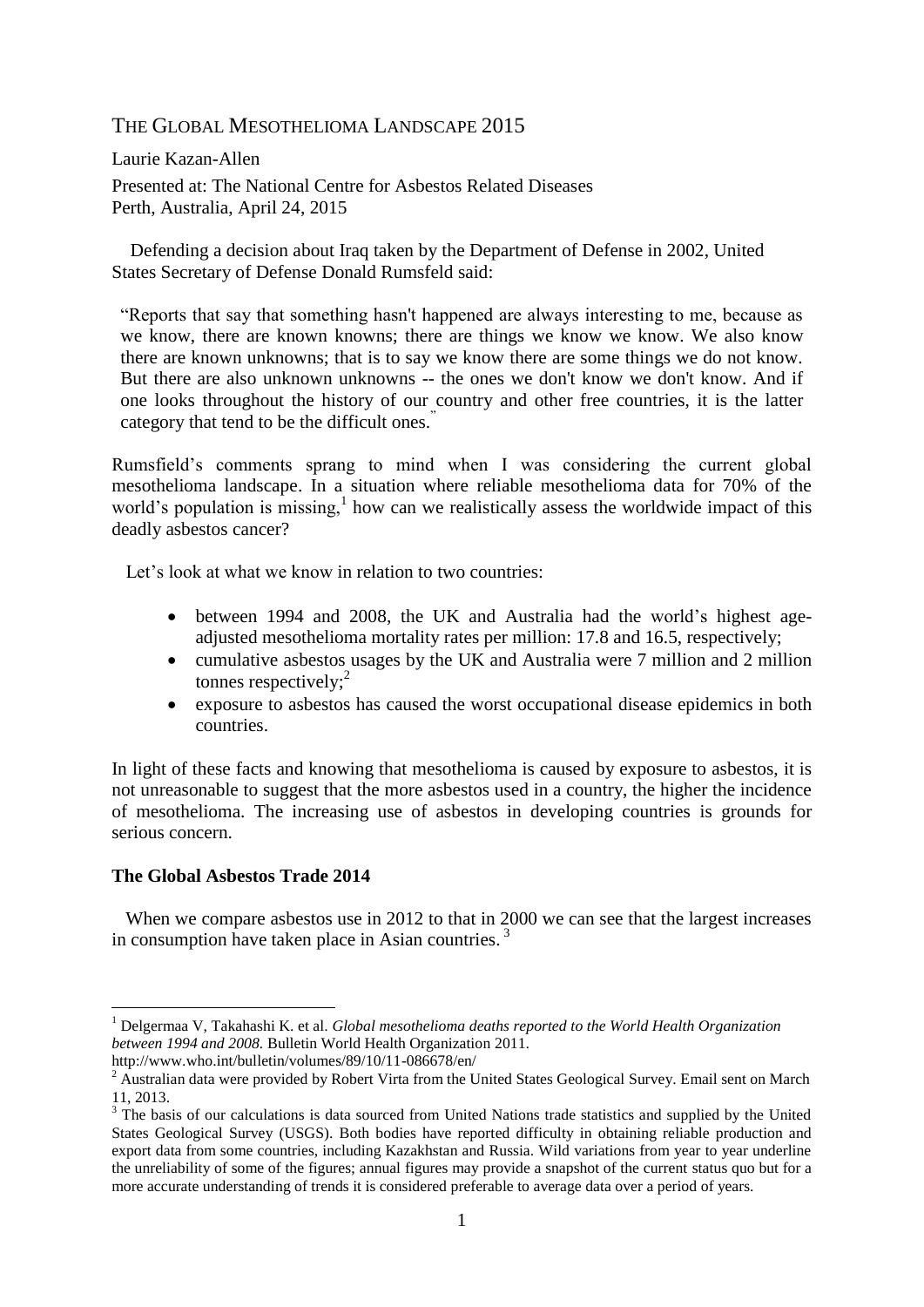| <b>Asian Countries Showing Marked Increases in Annual Asbestos</b> |  |  |  |  |
|--------------------------------------------------------------------|--|--|--|--|
| Consumption, 2000 to 2012 (averaged data)                          |  |  |  |  |
|                                                                    |  |  |  |  |

|                                                                                                                                                                                                                    | 2000<br>(tonnes) | 2012<br>(tonnes) | <b>Increase</b> |  |
|--------------------------------------------------------------------------------------------------------------------------------------------------------------------------------------------------------------------|------------------|------------------|-----------------|--|
| China                                                                                                                                                                                                              | 387,000          | 580,000          | 50%             |  |
| India                                                                                                                                                                                                              | 143,000          | 378,000          | 163%            |  |
| Indonesia                                                                                                                                                                                                          | 37,000           | 147,000          | 300%            |  |
| Uzbekistan                                                                                                                                                                                                         | 35,000           | 67,000           | 91%             |  |
| Vietnam                                                                                                                                                                                                            | 24,000           | 66,000           | 175%            |  |
| Sri Lanka                                                                                                                                                                                                          | 13,000           | 46,000           | 251%            |  |
| <b>Total</b>                                                                                                                                                                                                       | 639,000          | 1,284,000        | 100%            |  |
| Note: Tonnage data appearing in this table represent USGS apparent consumption values averaged<br>over 3-year intervals (e.g. appearing under year 2012 are averages of consumptions for 2011, 2012,<br>and 2013). |                  |                  |                 |  |

In 2011-2013 Asia accounted for 72% of global asbestos consumption; even more remarkably, during this period around 90% of all exported asbestos ended up in Asia.

 The majority of the 2 million tonnes of asbestos used in 2013, was consumed in Asian countries with few, if any, controls on hazardous exposures. Throughout the region, the majority of asbestos-related diseases go unrecognized, untreated and uncompensated. A 2013 "Medical Skill and Assessment Report of Asian Occupational Health and Safety Capacity" was categorical about the:

- "extreme problems" faced by workers to obtain a correct diagnosis and correct medical treatment of occupational diseases like asbestosis; throughout most of Asia, mesothelioma is virtually unknown (undiagnosed);
- prohibitive costs of travel to healthcare centres, medical tests and treatments;
- ignorance of most doctors about occupational diseases;
- shortage of diagnostic equipment, laboratories and specialist doctors;
- long delays in obtaining diagnoses and certificates of illness;
- lack of awareness amongst workers and doctors of benefits available for work-related diseases and/or the legal rights of the injured.

### **Case Study: Asbestos Use in India**

1

 Between 2011 and 2013, India used an average of 375,000/tonnes of asbestos per year; 90% was for the production of corrugated roofing sheets and water pipes.<sup>4</sup> More than 300,000 people in India are employed by companies producing or processing asbestos-containing materials. Millions of construction workers are handling asbestos products on building sites with little or no protection.<sup>5</sup> Commenting on the situation in India, grassroots activist Mohit Gupta of the Occupational and Environmental Health Network of India said:

<sup>4</sup> Gupta M. *Asbestos and its Use in India – the Real Picture*. October 2014.

<sup>5</sup> Ramamurthy Karnan. *Asbestos Issues in India.* May 2014.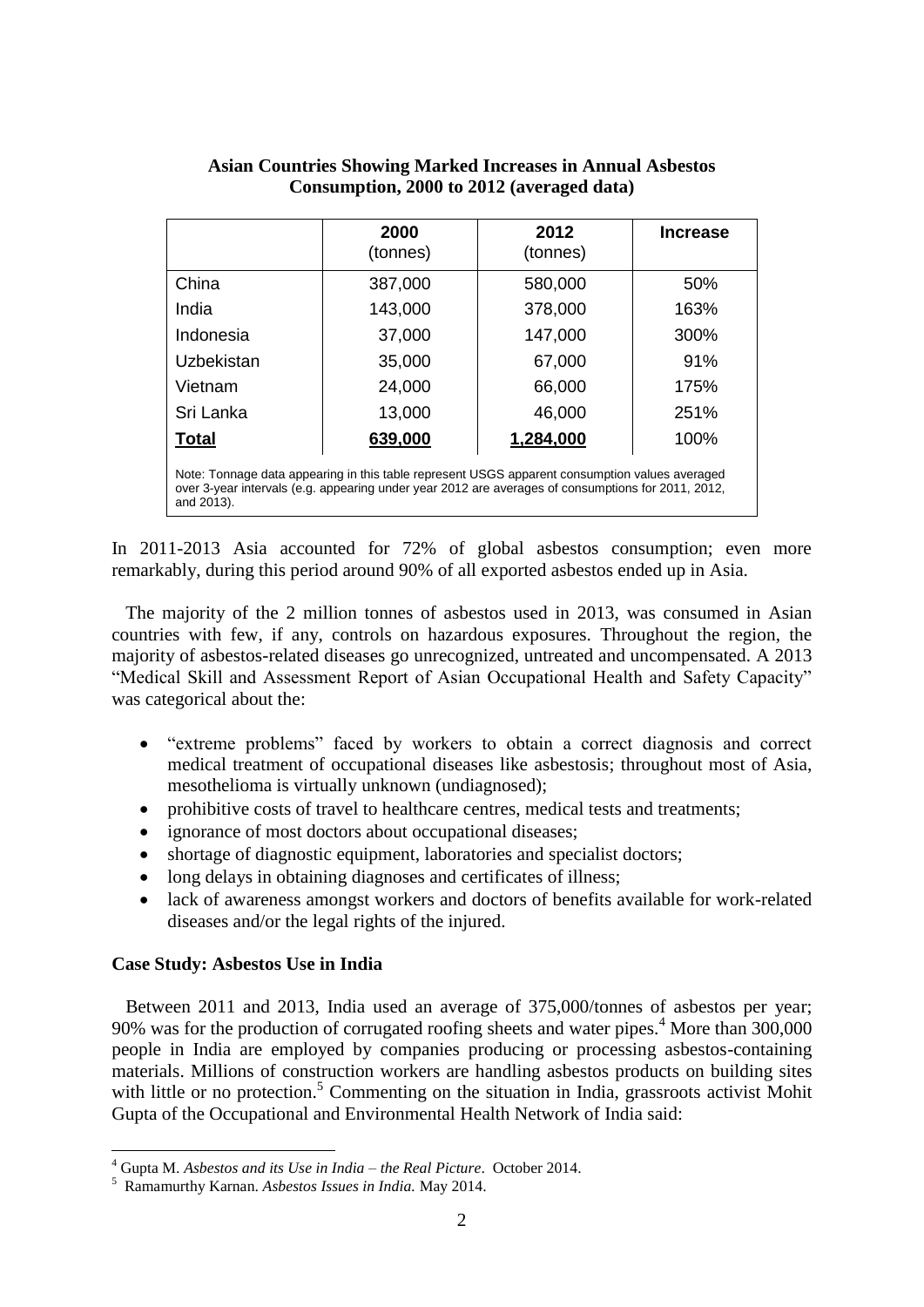"Asbestos is a threat to everyone, not just workers. From children in schools, to young and old in private and public buildings wherever asbestos is present, whole communities are at risk. Banned in most developed countries, asbestos is India's next big killer. There is no safe level of exposure, so there is no acceptable level of exposure. Due to daily toxic exposures, many jobs in India are virtual death sentences. Companies aren't penalized for taking short cuts on employee safety and most doctors don't know how to diagnose occupational diseases. There is an immediate need to identify all victims of asbestos related disorders and provide medical treatment, rehabilitation and compensation for them. To prevent more avoidable deaths, an immediate ban on the use of this material is of utmost importance."

Dr. Helen Clayson seconded these views:

"My experience of running the SHWAAS study has opened my eyes to the multiple disadvantages faced by the workers in the asbestos industry in India. Not only do they work in appalling conditions but they have no job security, no union protection, no basic human rights and no voice. In addition, they do not receive good medical care when they develop asbestosis but instead tend to be charged huge amounts for inappropriate and ineffective treatments, these costs create severe financial hardship for those with asbestosis and their families. Those victims who manage to get medical attention are often misdiagnosed as suffering from asthma or tuberculosis. The experience of living with asbestosis in India is truly awful not only for the individuals but for their families and communities. I have no doubt that given the prevalence of asbestos products and the continuing and increasing use of asbestos in India, the country is facing an asbestos time bomb."<sup>6</sup>

There is no question that there is an information vacuum on the incidence of asbestos-related disease in India. Some data has, however, been obtained:

- 850 former Indian employees of the British asbestos giant Turner & Newall have obtained compensation of  $\text{\pounds}900 - \text{\pounds}14,000$  (Australian \$1,740 – 27,000) for asbestosis and lung cancer from the company's UK Trust. 7
- Between 1985 and 2005, the Tata Memorial Hospital in Mumbai, Maharashtra treated 107 cases of mesothelioma.<sup>8</sup>
- 102 cases of mesothelioma have been diagnosed at Ajmer General Hospital, Ajmer, Rajasthan; it is believed that the injured worked for Indian Railways (confirmation of this is being sought).

### **Discussion**

1

 In the bad old days, industry propaganda dominated the asbestos dialogue in India. Vested interests alleged that:

http://ibasecretariat.org/bwi\_vienna\_conf\_pres\_2014\_ramamurthy\_karnan.pdf

<sup>&</sup>lt;sup>6</sup> From 2012-15, Dr. Clayson collaborated with partners in India on the development of a community-based volunteer-led self-help low-cost and low-tech intervention (SHWAAS) to alleviate breathlessness due to asbestosis in an Indian setting.

<sup>7</sup> Email from Krishnendu Mukherjee, March 19, 2015.

<sup>8</sup> Letter from Tata Memorial Hospital to Pralhad Malvadakar. June 12, 2008.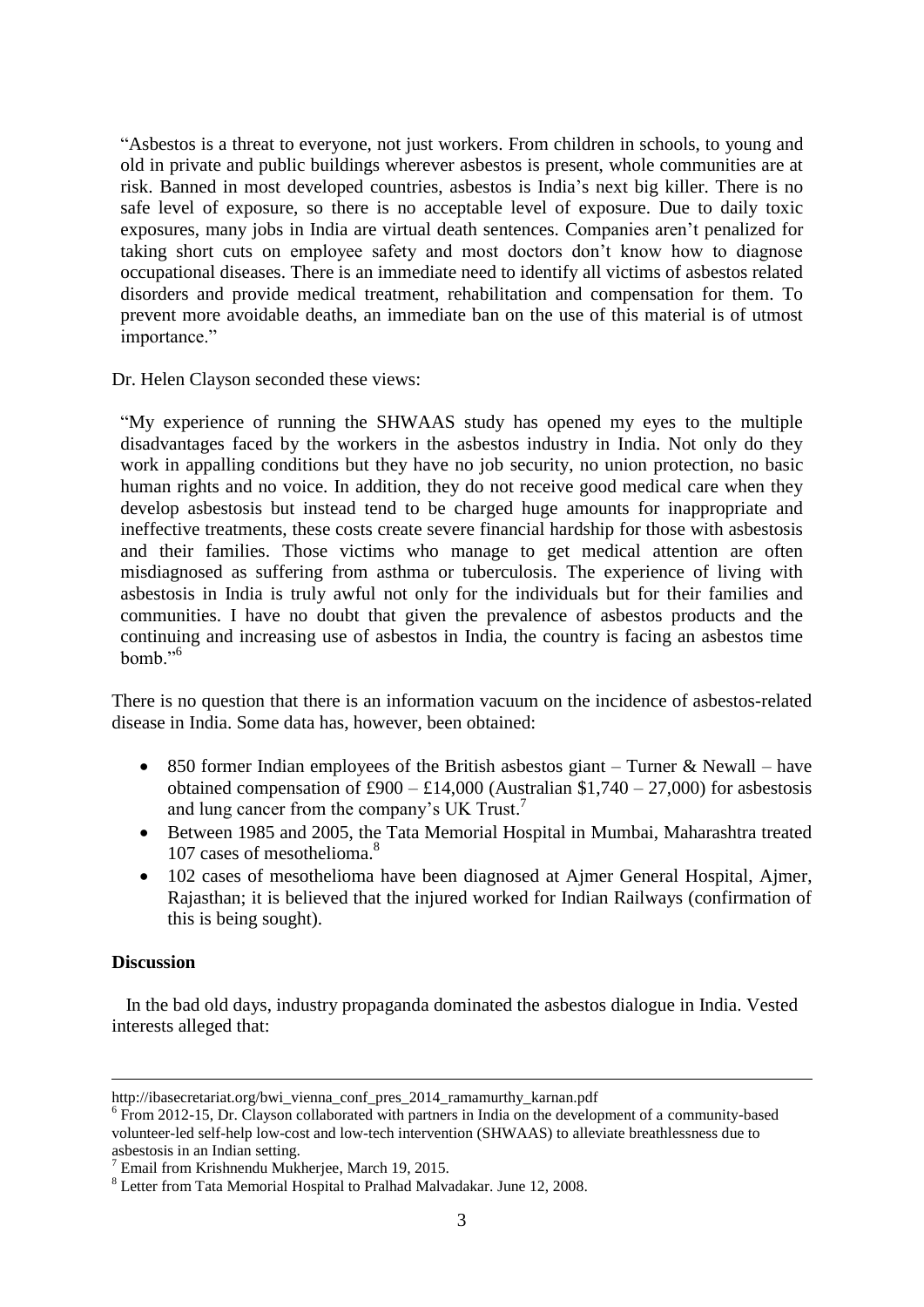- chrysotile (white) asbestos was safe;
- current working conditions ensured zero risk from workplace exposures;
- asbestos contained within cement products was "safely" locked into a matrix and could not be inhaled;
- asbestos was essential for India's economic development;

 In recent years, these lies have been challenged by grassroots activists, health and safety campaigners and medical professionals. Working with like-minded colleagues from various sectors of civil society, they have pioneered efforts to:

- identify and support victims of asbestos-related diseases in rural as well as urban areas;
- research environmental asbestos contamination and highlight consequences for local populations;
- support local communities in their objections to the building of asbestos factories;
- develop a community-based, low-tech intervention to alleviate breathlessness due to asbestosis;
- provide a counter voice to industry propaganda;
- challenge the government's pro-asbestos policy.

 In 2013, India was one of seven countries to block UN action to regulate the global trade in chrysotile (white) asbestos. Addressing the plenary session of the meeting of the Rotterdam Convention, the Indian spokesperson opposed the categorization of chrysotile asbestos as a hazardous substance saying that there was no significant environmental or work hazard posed by the use of chrysotile and therefore no need to take action.

 To support its pro-asbestos policy, the Indian Government commissioned research as a result of which a report entitled ["Study of Health Hazards/ Environmental hazards resulting](http://chemicals.nic.in/Asbestos_%20NIOH_May%202012.pdf)  [from use of Chrysotile variety of Asbestos in the country](http://chemicals.nic.in/Asbestos_%20NIOH_May%202012.pdf)" was published. This document, which was issued by the National Institute of Occupational Health, was partially paid for by the asbestos industry. 9 The report's conclusions are, given its genesis, unsurprising: chrysotile asbestos poses no occupational or public health hazard to Indian citizens.

 Last month (March 21, 2015), a statement was issued by dozens of scientists and groups from around the world which called on the Indian Government to withdraw this report.<sup>10</sup> "The study has no scientific credibility," wrote Dr. Philip Landrigan, President of the Collegium Ramazzini and Dean for Global Health, Icahn School of Medicine, Mount Sinai, New York. "It is flawed in the design, methodology and interpretation of the results." Professor Dr Arthur Frank of Drexel University's School of Public Health, Philadelphia, USA agreed:

"Almost without exception, the studies, as written, have significant flaws and represent a lack of proper understanding of the development of asbestos related disease. For example,

1

<sup>9</sup> *A Fox in the Hen House*. February 2008.

http://oehni.in/files/fox\_hen\_house.pdf

 $10$  Statement of scientists on the 'scientific' study by National Institute of Occupational Health (India) titled 'Study of Health Hazards / Environmental hazards resulting from use of Chrysotile variety of Asbestos in the country'. http://www.rightoncanada.ca/wp-content/uploads/2015/03/Statement-of-scientists-re-chrysotileasbestos-March-21-2015.pdf